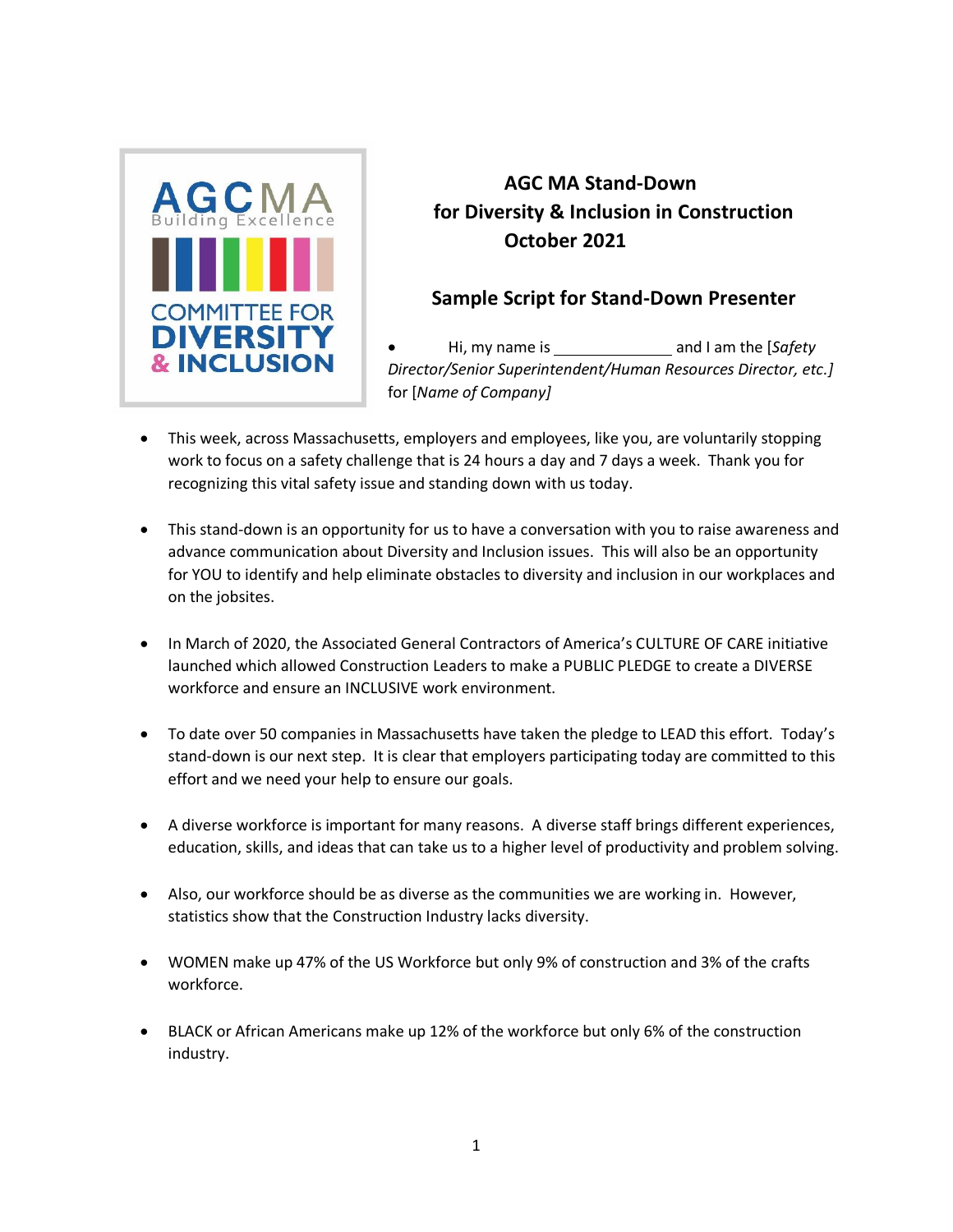- Many local construction leaders are committed to eliminating barriers to hiring women and minorities and improving how we recruit to diversify our workforce.
- Construction Companies are actively partnering with organizations and educational institutions to obtain new candidate pools and attract under-represented groups into the Construction Industry.
- Inclusion is also an important part of our efforts. Inclusion is ensuring we provide a welcoming, safe atmosphere, voice, and opportunity to ALL workers regardless of their sex, race, religion, etc.
- An inclusive work environment results in better overall worker satisfaction, productivity, and organizational success
- Lacking Diversity and Inclusion has proven to pose safety risks, deter productivity, increase turnover, and diminish employee potential
- We can IMPROVE DIVERSITY on our jobsites and become INCLUSIVE by taking action. We can become a Diversity and Inclusion Leader and take the Culture of Care Pledge. We can encourage the same through personal employee pledges and pledges from our subs, vendors, clients, and business partners.
- We can Speak Up and Speak out. We believe the vast majority of employees perform their duties with integrity and do not support racist, sexist or similar behavior. We should identify detrimental behaviors on a jobsite and work together to create and sustain the work environment we all need to thrive.
- We can implement needed policies like a No-Graffiti policy to identify and eliminate discrimination and promote inclusivity.
- The benefits of these efforts will be considerable. We will create a SAFER work environment where all employees feel welcomed, included, and empowered. We will raise AWARENESS of these issues through Supervisor education and training that will identify workplace behavior that detracts from a healthy, inclusive work environment.
- Employees and Supervisors can work together to eliminate these obstacles to productivity, teamwork.
- We can create equitable opportunities for success for all workers.
- Lastly, we will create a stronger Construction Industry where our workplaces are free of bias and harassment